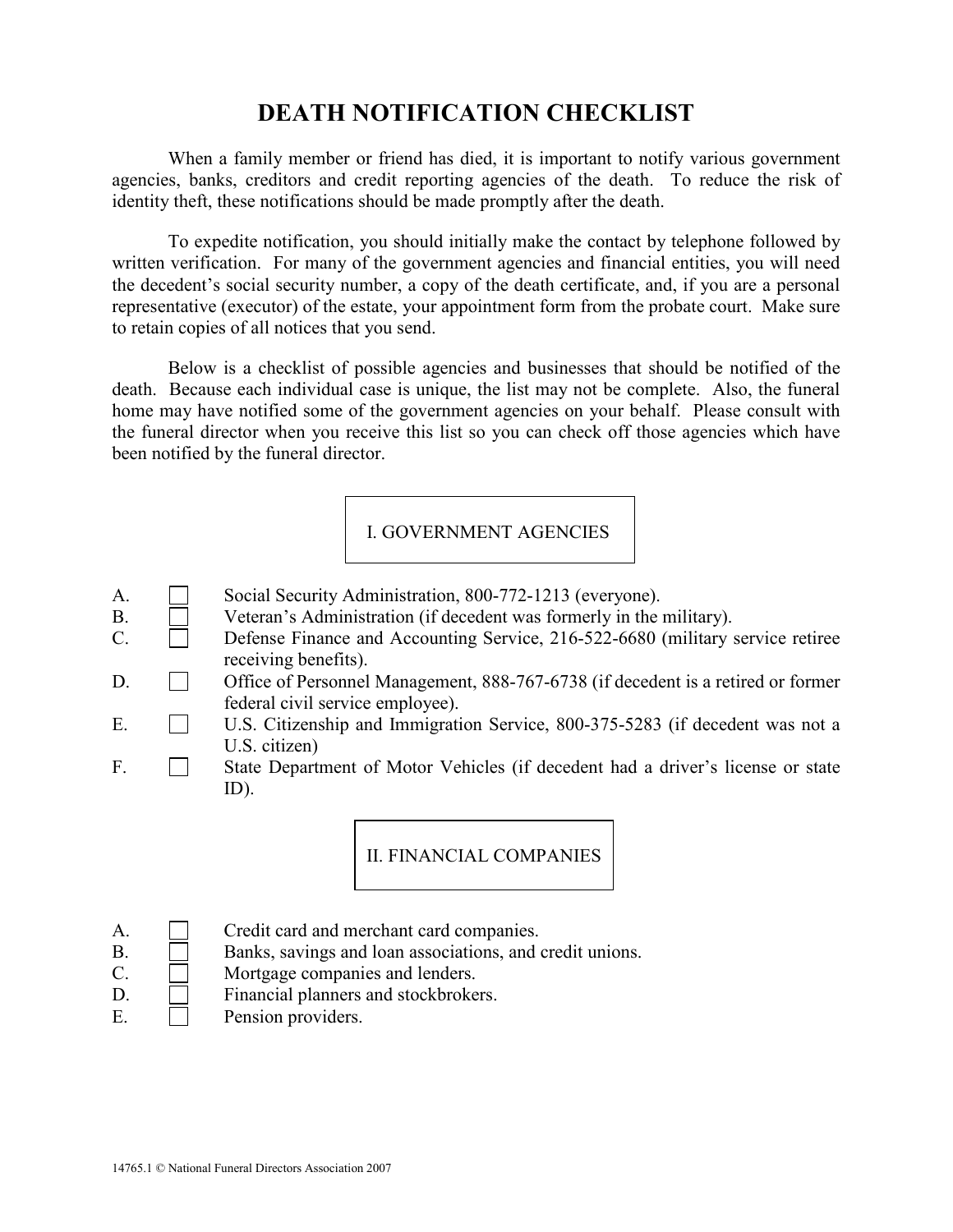## III. INSURANCE AND ANNUITY COMPANIES

- A. **I** Life insurers and annuity companies.
- B. **Health, medical and dental insurers.**
- C. Disability insurer.
- D. Automotive insurer.
- E. Mutual benefit companies.

IV. CREDIT REPORTING AGENCIES

There are three national credit reporting agencies which you should notify of the death and instruct them to list all accounts as: "Closed. Account Holder is Deceased." You may also request a credit report to obtain a list of all creditors and to review recent credit activities. A credit reporting agency notification form is found on page 3 for your convenience.

A. Experian, 888-397-3742, P.O. Box 9701, Allen, Texas 75013.

- B. Equifax, 800-525-6285, P.O. Box 105069, Atlanta, Georgia 30348.
- C. TransUnion, 800-680-7289, P.O. Box 6790, Fullerton, California 92834.

V. MEMBERSHIPS

- A. Professional associations and unions.
- B. **Health clubs and athletic clubs.**
- C. Automobile clubs.
- $D.$   $\Box$  Video rental stores.
- E. Public library.
- F. **Numni** clubs.
- G. **C.** Rotary, Kiwanis, Lions, Veterans' organizations and clubs.

VI. DO NOT CONTACT LISTS

For a fee of \$1.00, you can list the decedent's name on the Deceased Do Not Contact List which is maintained by the Direct Marketing Association. All members of the Direct Marketing Association will delete the decedent's name from their mailing lists once the name is posted. A website for registering the name is set forth below:

A. Direct Marketing Association (register at www.ims-dm.com/cgi/ddnc).